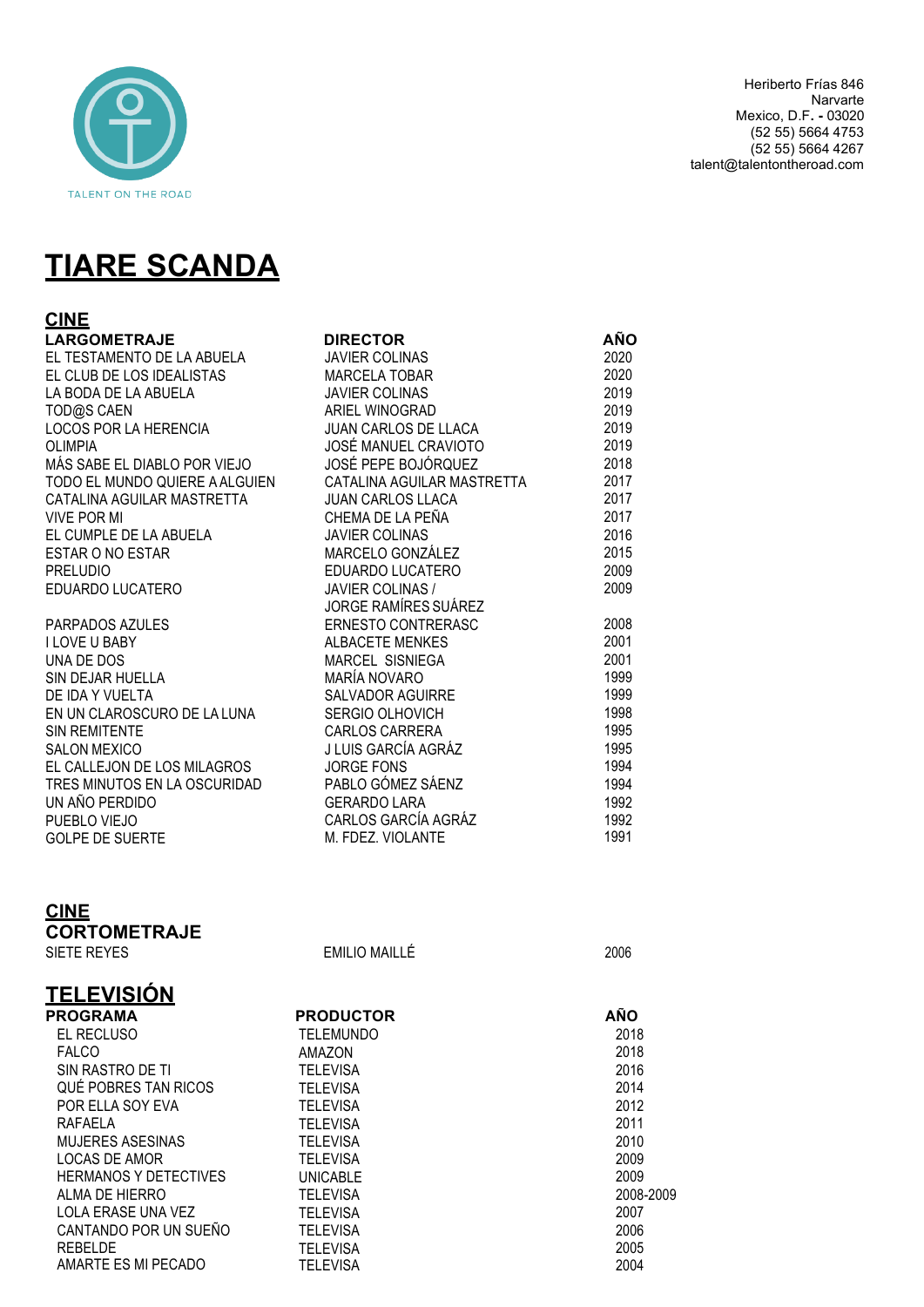

Heriberto Frías 846 Narvarte Mexico, D.F**. -** 03020 (52 55) 5664 4753 (52 55) 5664 4267 talent@talentontheroad.com

| <b>BAJO LA MISMA PIEL</b>   | <b>TELEVISA</b> | 2003      |
|-----------------------------|-----------------|-----------|
| LABERINTOS DE PASION        | <b>TELEVISA</b> | 2000      |
| PLAZA SESAMO                | <b>TELEVISA</b> | 1997      |
| LA CULPA                    | <b>TELEVISA</b> | 1996      |
| SI DIOS ME QUITA LA VIDA    | <b>TELEVISA</b> | 1995      |
| AZUL                        | <b>TELEVISA</b> | 1995      |
| <b>SOLITARIOS</b>           | <b>TELEVISA</b> | 1994      |
| DE ACA DE ESTE LADO         | <b>TELEVISA</b> | 1994      |
| BUSCANDO EL PARAISO         | <b>TELEVISA</b> | 1993      |
| MUJER CASOS DE LA VIDA REAL | <b>TELEVISA</b> | 1992-2007 |
| <b>MUCHACHITAS</b>          | <b>TELEVISA</b> | 1992      |
| CADENAS DE AMARGURA         | <b>TELEVISA</b> | 1991-1992 |
| EN CARNE PROPIA             | <b>TELEVISA</b> | 1991      |
| PAPA SOLTERO                | <b>TELEVISA</b> | 1990      |
|                             |                 |           |

| <u>TEATRO</u>                                    |                          |                           |              |
|--------------------------------------------------|--------------------------|---------------------------|--------------|
| <b>OBRA</b>                                      | <b>AUTOR</b>             | <b>DIRECTOR</b>           | AÑO          |
| <b>PERFECTOS</b>                                 |                          |                           |              |
| <b>DESCONOCIDOS</b>                              |                          | <b>JAIME</b>              |              |
|                                                  |                          | <b>METARREDONA</b>        | 2020         |
| <b>FINÍSIMAS PERSONAS</b>                        | TIARÉ SCANDA             | <b>TIARÉ SCANDA</b>       | 2016         |
| LA CLASE DE PIANO                                | TIARÉ SCANDA             | TIARÉ SCANDA              | 2015         |
| LE PRENOM                                        |                          | <b>TONY CASTRO</b>        | 2014         |
| <b>MARIDO EN VENTA</b>                           | TIARÉ SCANDA             | <b>GUS RODRÍGUEZ</b>      | 2012         |
| CON LA P EN LA FRENTE                            | TIARÉ SCANDA             | <b>MARGARITA ISABEL</b>   | 2009         |
| EL CANAL DE LAS QUE-                             |                          | <b>HAYDEÉ BOETTO</b>      | 2009-2010    |
| ENSEÑAN                                          |                          |                           |              |
| <b>LAS CUATRO ESTACIONES</b>                     |                          | SUSANA ALEXANDER          | 2009         |
| <b>BISNES CLAS</b>                               | <b>TIARÉ SCANDA</b>      | <b>MARGARITA ISABEL</b>   | 2008-2009    |
| MAGNOLIAS DE ACERO                               |                          |                           | 2006         |
| <b>CABARED EL MUSICAL</b>                        |                          | FELIPE FERNÁNDEZ DEL PASO | 2005         |
| ROSA DE DOS AROMAS                               | <b>EMILIO CARBALLIDO</b> | MERCEDES DE LA CRUZ       | 2002         |
| SUEÑO DE UNA NOCHE DE-                           |                          | CARLOS CORONA             | 1998         |
| <b>VERANO</b>                                    |                          |                           |              |
| LA FOGATA PALIBANTINÚ                            |                          | ALBERTO LÓMNITZ           | 1998         |
| EL ARBOL DE HUMO                                 | SABINA BERMAN            | <b>MARTÍN ACOSTA</b>      | 1994<br>1994 |
| LIGA LATINOAMERICANA DE-<br><b>IMPROVISACIÓN</b> |                          |                           |              |
| PARADA SAN ANGEL                                 | ELENA GARRO              |                           | 1993         |
| EL RINCON OLVIDADO                               | TIARÉ SCANDA             |                           | 1993         |
| UNA PAREJA CON ANGEL                             |                          | EDUARDO PALOMO            | 1992         |
|                                                  |                          |                           |              |